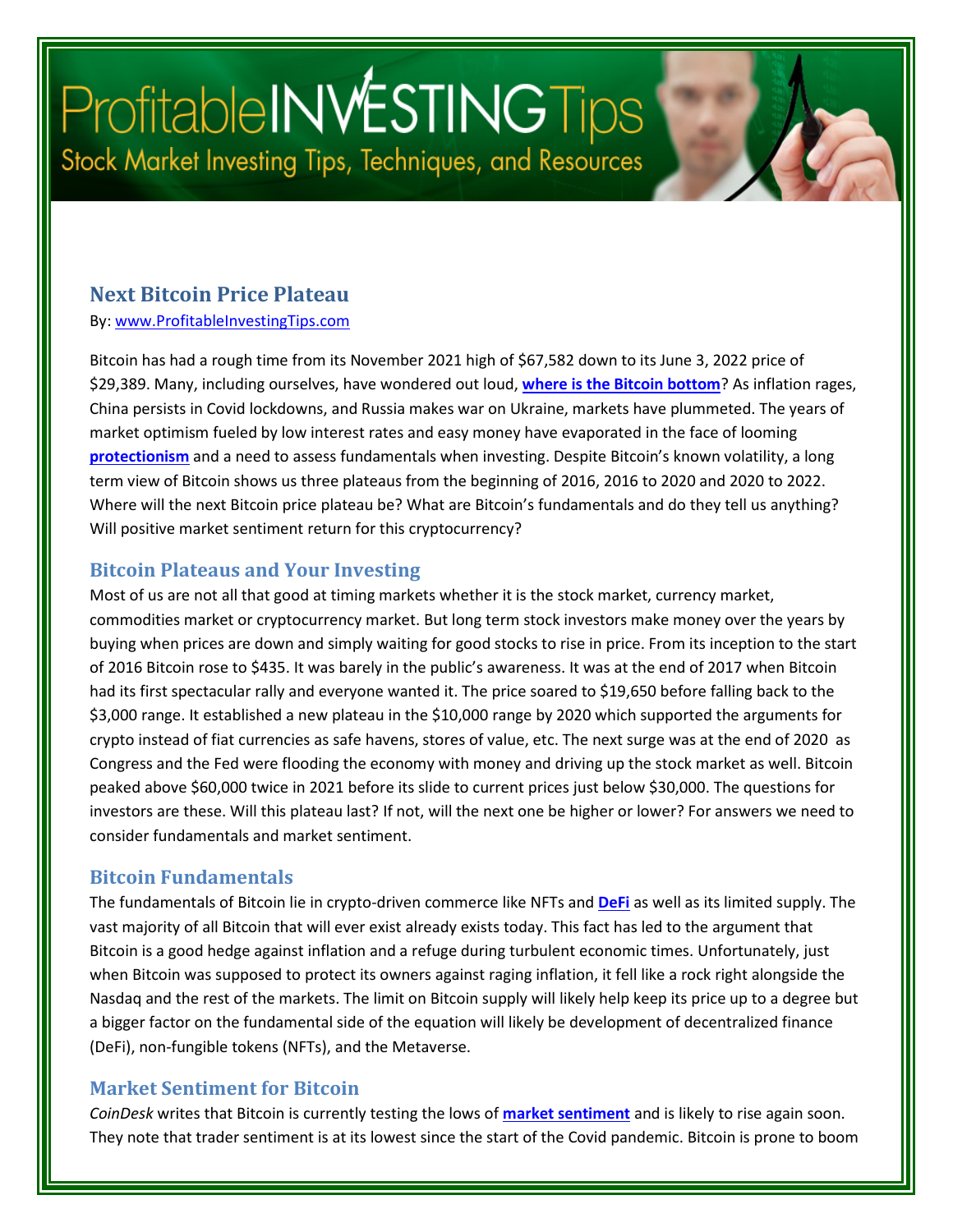and bust cycles for which analysis of technical analysis indicators of short term market sentiment are appropriate. Longer term sentiment depends on the market's belief in the Bitcoin story that it is a better choice and store of value than the dollar, euro, yen, or pound sterling. When 2022 started we saw predictions of a \$100,000 Bitcoin by the end of the year and now we read about sentiment bringing the cryptocurrency off of its lows. The vast majority of Bitcoin owners own just a few hundred dollars up to one Bitcoin in value. Although there are Bitcoin billionaires, 97.94% of Bitcoin owners own less than one Bitcoin and 75% own less than 0.01 Bitcoin as we noted in our article, *[Who Owns Bitcoin and How Much](https://profitableinvestingtips.com/profitable-investing-tips/who-owns-bitcoin-and-how-much)*. For Bitcoin to reach a new plateau it will need to convince the vast majority of owners that it has more value than has been demonstrated in recent months.

For more insights and useful information about investments and investing, visit [www.ProfitableInvestingTips.com.](http://www.profitableinvestingtips.com/)

# **FREE training materials.**

### **Free Weekly Investing Webinars Don't miss these free training events!**

<http://www.profitableinvestingtips.com/free-webinar>

# **Forex Conspiracy Report**

**Read every word of this report!**

[http://www.forexconspiracyreport.com](http://www.forexconspiracyreport.com/)

# **Get 12 Free Japanese Candlestick Videos Includes training for all 12 major candlestick signals.**

[http://www.candlestickforums.com](http://www.candlestickforums.com/)

**Disclaimer:** Trading and investing involves significant financial risk and is not suitable for everyone. No content on this document should be considered as financial, trading, or investing advice. All information is intended for educational purposes only.